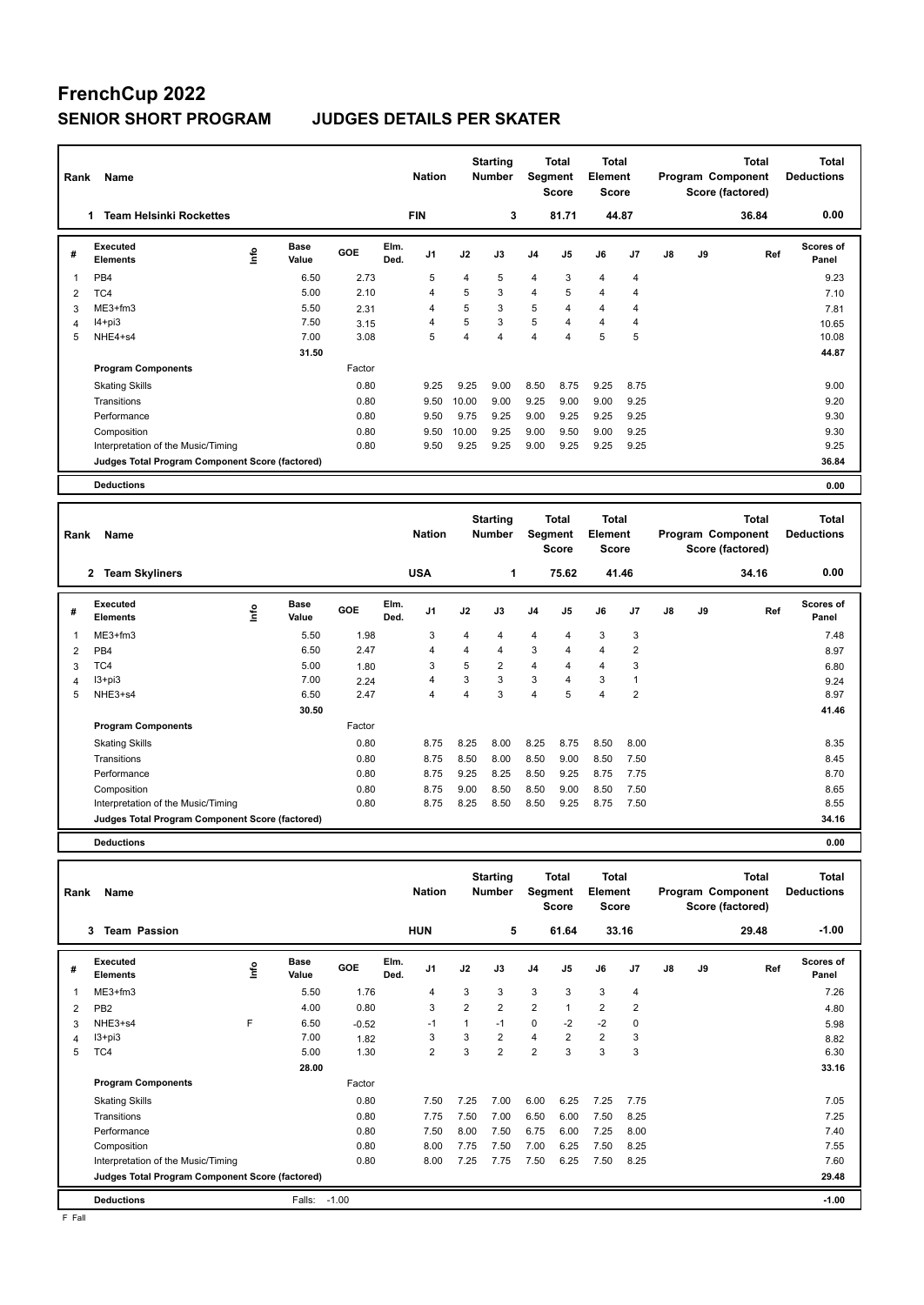## **FrenchCup 2022 SENIOR SHORT PROGRAM JUDGES DETAILS PER SKATER**

| Rank | Name                                            |                       |        | <b>Nation</b>                  |                | <b>Starting</b><br><b>Number</b> |                | <b>Total</b><br>Segment<br><b>Score</b> | Total<br>Element<br><b>Score</b> |                |               |    | <b>Total</b><br>Program Component<br>Score (factored) | <b>Total</b><br><b>Deductions</b> |
|------|-------------------------------------------------|-----------------------|--------|--------------------------------|----------------|----------------------------------|----------------|-----------------------------------------|----------------------------------|----------------|---------------|----|-------------------------------------------------------|-----------------------------------|
|      | <b>Team Zoulous</b><br>4                        |                       |        | <b>FRA</b>                     |                | 6                                |                | 55.42                                   |                                  | 28.86          |               |    | 26.56                                                 | 0.00                              |
| #    | Executed<br><b>Elements</b>                     | Base<br>Info<br>Value | GOE    | Elm.<br>J <sub>1</sub><br>Ded. | J2             | J3                               | J <sub>4</sub> | J <sub>5</sub>                          | J6                               | J7             | $\mathsf{J}8$ | J9 | Ref                                                   | Scores of<br>Panel                |
| 1    | PB <sub>2</sub>                                 | 4.00                  | 0.56   | 1                              | $\overline{2}$ | $\mathbf{1}$                     | $\mathbf{1}$   | $\overline{1}$                          | 3                                | $\overline{2}$ |               |    |                                                       | 4.56                              |
| 2    | $13 + pi3$                                      | 7.00                  | 0.84   | $\overline{2}$                 | $\mathbf{1}$   | $\mathbf 0$                      | 1              | 1                                       | $\overline{2}$                   |                |               |    |                                                       | 7.84                              |
| 3    | NHE3+s3                                         | 5.50                  | 0.22   | 1                              | $-1$           | 0                                | $-1$           | 2                                       | $\overline{2}$                   | 0              |               |    |                                                       | 5.72                              |
| 4    | $ME3+fm2$                                       | 4.50                  | 0.54   | 1                              | $\overline{2}$ | $\Omega$                         | $\Omega$       | $\overline{2}$                          | $\overline{2}$                   |                |               |    |                                                       | 5.04                              |
| 5    | TC4                                             | 5.00                  | 0.70   | $\overline{2}$                 | $\overline{2}$ | $-1$                             | $\mathbf 0$    | $\overline{2}$                          | 3                                | 1              |               |    |                                                       | 5.70                              |
|      |                                                 | 26.00                 |        |                                |                |                                  |                |                                         |                                  |                |               |    |                                                       | 28.86                             |
|      | <b>Program Components</b>                       |                       | Factor |                                |                |                                  |                |                                         |                                  |                |               |    |                                                       |                                   |
|      | <b>Skating Skills</b>                           |                       | 0.80   | 6.50                           | 6.75           | 6.50                             | 4.75           | 6.50                                    | 7.00                             | 6.50           |               |    |                                                       | 6.55                              |
|      | Transitions                                     |                       | 0.80   | 6.25                           | 7.25           | 6.50                             | 4.50           | 6.50                                    | 6.75                             | 6.50           |               |    |                                                       | 6.50                              |
|      | Performance                                     |                       | 0.80   | 6.50                           | 6.75           | 6.75                             | 5.00           | 6.50                                    | 7.00                             | 6.75           |               |    |                                                       | 6.65                              |
|      | Composition                                     |                       | 0.80   | 6.75                           | 7.25           | 7.00                             | 4.75           | 6.50                                    | 7.25                             | 7.00           |               |    |                                                       | 6.90                              |
|      | Interpretation of the Music/Timing              |                       | 0.80   | 6.50                           | 7.00           | 6.75                             | 4.75           | 6.00                                    | 7.25                             | 6.75           |               |    |                                                       | 6.60                              |
|      | Judges Total Program Component Score (factored) |                       |        |                                |                |                                  |                |                                         |                                  |                |               |    |                                                       | 26.56                             |
|      | <b>Deductions</b>                               |                       |        |                                |                |                                  |                |                                         |                                  |                |               |    |                                                       | 0.00                              |
|      |                                                 |                       |        |                                |                | <b>Starting</b>                  |                | <b>Total</b>                            | Total                            |                |               |    | <b>Total</b>                                          | <b>Total</b>                      |
| Rank | Name                                            |                       |        | <b>Nation</b>                  |                | <b>Number</b>                    |                | Segment                                 | Element                          |                |               |    | Program Component<br>.                                | <b>Deductions</b>                 |

| <b>Rank</b> | name                                            |   |               |            |              | ivation        |                | <b>NUTTING</b> |                | әедінені<br>Score | <b>Element</b><br>Score |                |               |    | <b>Program Component</b><br>Score (factored) | Deuuctions                |  |
|-------------|-------------------------------------------------|---|---------------|------------|--------------|----------------|----------------|----------------|----------------|-------------------|-------------------------|----------------|---------------|----|----------------------------------------------|---------------------------|--|
|             | <b>Team Starlight Elite</b><br>5                |   |               |            |              | SUI            |                | 4              |                | 46.14             |                         | 23.02          |               |    | 24.12                                        | $-1.00$                   |  |
| #           | <b>Executed</b><br><b>Elements</b>              | ۴ | Base<br>Value | <b>GOE</b> | Elm.<br>Ded. | J <sub>1</sub> | J2             | J3             | J <sub>4</sub> | J5                | J6                      | J7             | $\mathsf{J}8$ | J9 | Ref                                          | <b>Scores of</b><br>Panel |  |
|             | $14 + pi2$                                      | F | 6.50          | $-3.25$    |              | $-5$           | $-5$           | $-5$           | $-5$           | $-5$              | $-5$                    | $-5$           |               |    |                                              | 3.25                      |  |
| 2           | PB <sub>1</sub>                                 |   | 2.50          | 0.00       |              | 0              | $-1$           |                | 0              | $-1$              | 1                       | 0              |               |    |                                              | 2.50                      |  |
| 3           | TC4                                             |   | 5.00          | 0.60       |              | 1              | 1              |                | $\overline{2}$ | 1                 | 2                       |                |               |    |                                              | 5.60                      |  |
| 4           | $ME3+fm2$                                       |   | 4.50          | 0.90       |              | 1              | $\overline{2}$ | $\overline{2}$ | 2              | $\overline{2}$    | 3                       | $\overline{2}$ |               |    |                                              | 5.40                      |  |
| 5           | NHE3+s3                                         |   | 5.50          | 0.77       |              | 1              | 1              | $\overline{2}$ | $\mathbf{1}$   | $\overline{2}$    | $\overline{2}$          | 1              |               |    |                                              | 6.27                      |  |
|             |                                                 |   | 24.00         |            |              |                |                |                |                |                   |                         |                |               |    |                                              | 23.02                     |  |
|             | <b>Program Components</b>                       |   |               | Factor     |              |                |                |                |                |                   |                         |                |               |    |                                              |                           |  |
|             | <b>Skating Skills</b>                           |   |               | 0.80       |              | 5.75           | 5.75           | 6.50           | 5.75           | 5.50              | 7.00                    | 6.00           |               |    |                                              | 5.95                      |  |
|             | Transitions                                     |   |               | 0.80       |              | 5.50           | 6.00           | 6.25           | 5.50           | 5.00              | 7.25                    | 6.00           |               |    |                                              | 5.85                      |  |
|             | Performance                                     |   |               | 0.80       |              | 5.75           | 5.25           | 6.75           | 6.00           | 5.50              | 7.00                    | 5.75           |               |    |                                              | 5.95                      |  |
|             | Composition                                     |   |               | 0.80       |              | 6.00           | 6.25           | 6.75           | 6.25           | 5.75              | 7.25                    | 6.00           |               |    |                                              | 6.25                      |  |
|             | Interpretation of the Music/Timing              |   |               | 0.80       |              | 5.75           | 6.25           | 6.75           | 6.00           | 5.75              | 7.50                    | 6.00           |               |    |                                              | 6.15                      |  |
|             | Judges Total Program Component Score (factored) |   |               |            |              |                |                |                |                |                   |                         |                |               |    |                                              | 24.12                     |  |
|             | <b>Deductions</b>                               |   | Falls:        | $-1.00$    |              |                |                |                |                |                   |                         |                |               |    |                                              | $-1.00$                   |  |

F Fall

| Name<br>Rank |                                                 |   |                      |            |              | <b>Nation</b>  |                | <b>Starting</b><br><b>Number</b> |                | Total<br>Segment<br><b>Score</b> |                | <b>Total</b><br>Element<br><b>Score</b> | <b>Total</b><br>Program Component<br>Score (factored) |    |       | <b>Total</b><br><b>Deductions</b> |  |
|--------------|-------------------------------------------------|---|----------------------|------------|--------------|----------------|----------------|----------------------------------|----------------|----------------------------------|----------------|-----------------------------------------|-------------------------------------------------------|----|-------|-----------------------------------|--|
|              | <b>Team Ice United</b><br>6                     |   |                      |            |              | <b>NED</b>     |                | $\mathbf{2}$                     |                | 45.52                            |                | 26.86                                   |                                                       |    | 21.16 | $-2.50$                           |  |
| #            | Executed<br><b>Elements</b>                     | ۴ | <b>Base</b><br>Value | <b>GOE</b> | Elm.<br>Ded. | J <sub>1</sub> | J2             | J3                               | J <sub>4</sub> | J5                               | J6             | J <sub>7</sub>                          | $\mathsf{J}8$                                         | J9 | Ref   | Scores of<br>Panel                |  |
|              | $I2 + pi3$                                      |   | 6.00                 | 1.08       |              | $\overline{2}$ | $\overline{2}$ | $\overline{2}$                   | $\overline{2}$ | $\overline{1}$                   | $\overline{2}$ | 1                                       |                                                       |    |       | 7.08                              |  |
| 2            | $ME3+fm2$                                       |   | 4.50                 | 0.45       |              | 1              | $\mathbf{1}$   | $\overline{2}$                   | $\mathbf{1}$   | 1                                | $\mathbf{1}$   |                                         |                                                       |    |       | 4.95                              |  |
| 3            | NHE3+s3                                         |   | 5.50                 | 0.55       |              |                | $\mathbf{1}$   | $\mathbf{1}$                     | $\mathbf{1}$   | 1                                | 1              |                                         |                                                       |    |       | 6.05                              |  |
| 4            | PB <sub>2</sub>                                 | F | 4.00                 | $-0.72$    |              | $-2$           | $-1$           | $-1$                             | $-2$           | $-3$                             | $-3$           | $-1$                                    |                                                       |    |       | 3.28                              |  |
| 5            | TC4                                             |   | 5.00                 | 0.50       |              | 1              | $\overline{2}$ | $\mathbf{1}$                     | 0              | $\overline{2}$                   | $\mathbf{1}$   | 0                                       |                                                       |    |       | 5.50                              |  |
|              |                                                 |   | 25.00                |            |              |                |                |                                  |                |                                  |                |                                         |                                                       |    |       | 26.86                             |  |
|              | <b>Program Components</b>                       |   |                      | Factor     |              |                |                |                                  |                |                                  |                |                                         |                                                       |    |       |                                   |  |
|              | <b>Skating Skills</b>                           |   |                      | 0.80       |              | 5.50           | 5.00           | 6.50                             | 5.00           | 4.75                             | 5.25           | 5.25                                    |                                                       |    |       | 5.20                              |  |
|              | Transitions                                     |   |                      | 0.80       |              | 5.25           | 4.50           | 6.50                             | 5.25           | 4.00                             | 5.00           | 5.00                                    |                                                       |    |       | 5.00                              |  |
|              | Performance                                     |   |                      | 0.80       |              | 5.50           | 5.50           | 6.75                             | 5.25           | 5.25                             | 5.50           | 5.25                                    |                                                       |    |       | 5.40                              |  |
|              | Composition                                     |   |                      | 0.80       |              | 5.75           | 5.00           | 6.50                             | 5.25           | 5.25                             | 5.50           | 5.50                                    |                                                       |    |       | 5.45                              |  |
|              | Interpretation of the Music/Timing              |   |                      | 0.80       |              | 5.50           | 4.50           | 6.75                             | 5.50           | 5.50                             | 5.25           | 5.25                                    |                                                       |    |       | 5.40                              |  |
|              | Judges Total Program Component Score (factored) |   |                      |            |              |                |                |                                  |                |                                  |                |                                         |                                                       |    |       | 21.16                             |  |
|              | <b>Deductions</b>                               |   | Falls:               | $-1.00$    |              |                |                | Non-permitted element:           |                | $-1.50$                          |                |                                         |                                                       |    |       | $-2.50$                           |  |